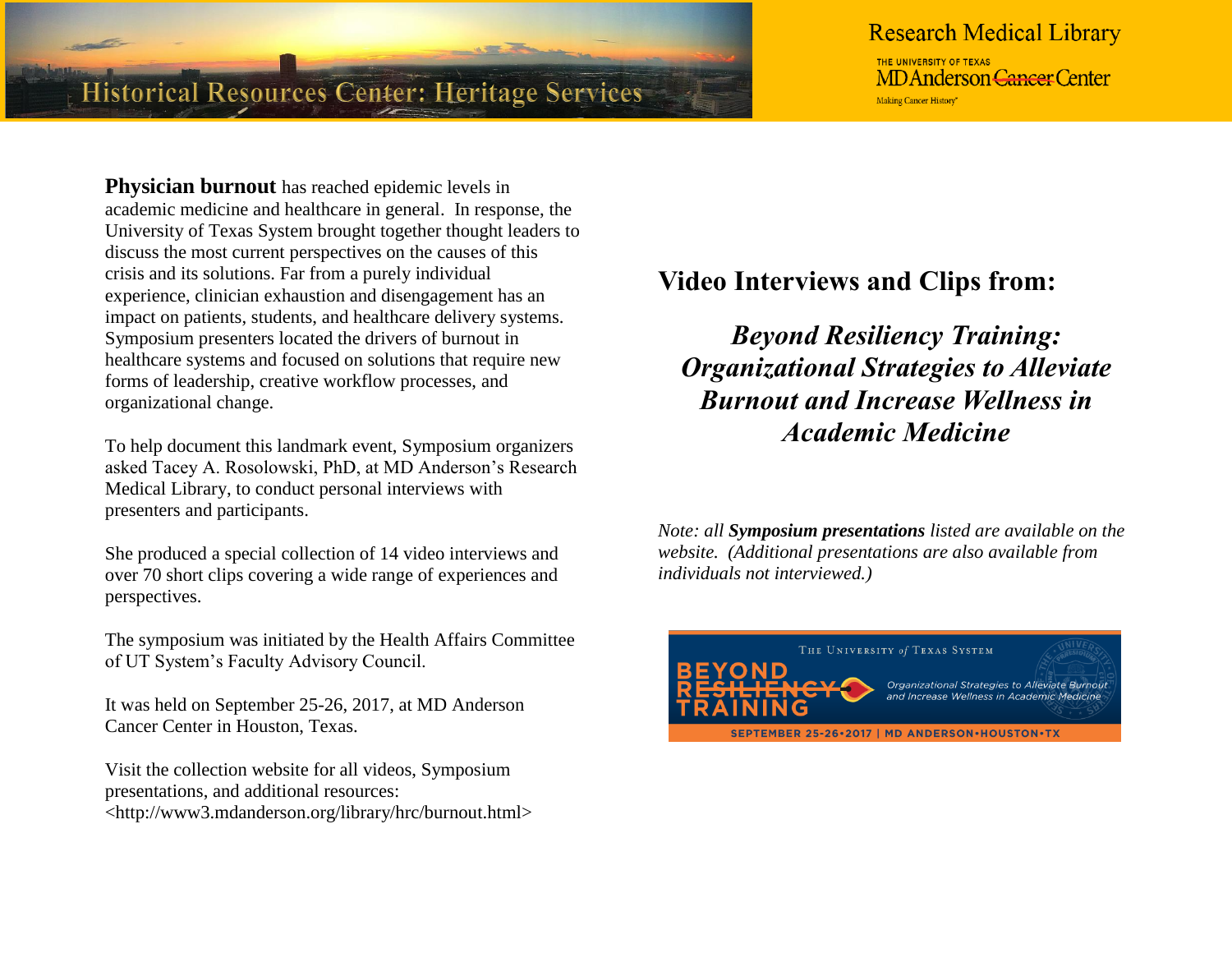## **Symposium Presenters**



**Thomas Bodenheimer, MD** Founding Director Center for Excellence in Primary Care University of California, San Francisco

Presentation: *Drivers of Burnout: Transforming Ambulatory Practice*

| <b>Addressing the Burnout Crisis in Primary Care Practice</b> |       |
|---------------------------------------------------------------|-------|
| [Full interview]                                              | 13:41 |
| A Personal Experience with Burnout                            | 3:21  |
| The Crisis in Primary Care                                    | 3:20  |
| <b>Building Primary Care Teams</b>                            | 4:27  |
| Setting up Primary Care Teams:<br>Crucial and Difficult       | 2:17  |
| Building Blocks of High-Performance Primary Care              | 3:49  |
| <b>Organizational Scenarios That Support Change</b>           | 2:56  |
| <b>Evaluating Teams, Building Positive Culture</b>            | 3:08  |



**Kevin Grigsby, MSW**, **DSW** Senior Director Member Organizational Development Association of American Medical Colleges

**Leaders, Followers, and Culture** [full interview]13:37

| <b>Burnout and Its Effects</b>                  | 3:05 |
|-------------------------------------------------|------|
| Institutional Culture: Important and Individual | 2:58 |
| A New Model of Leadership                       | 3:31 |
| Leaders, Followers, and Decision-Making         | 4:13 |
| On Autonomy and a Sense of Purpose              | 2:53 |



### **Darrell Kirch, MD** CEO, American Association of Medical Colleges

Presentation: *Can Changing the Value System and Re-aligning the Financial Structure of the Institution Prevent Clinician Burnout?*

| <b>Addressing Burnout in Healthcare Organizations</b> |       |
|-------------------------------------------------------|-------|
| [Full interview]                                      | 13:13 |
| Burnout is A Corrosive Force in Healthcare            | 1:32  |
| <b>Why Save Academic Medical Centers?</b>             | 1:57  |
| Pay Attention to Culture, Leadership, Teams           | 3:23  |
| Organizational Culture in Academic Medicine           | 2:23  |
| The Leaders That Healthcare Needs Today               | 4:29  |
| The Case for Diversity                                | 2:01  |
| Hope for the Future                                   | 2:41  |
| The UT System Can Serve as a Model                    | 1:37  |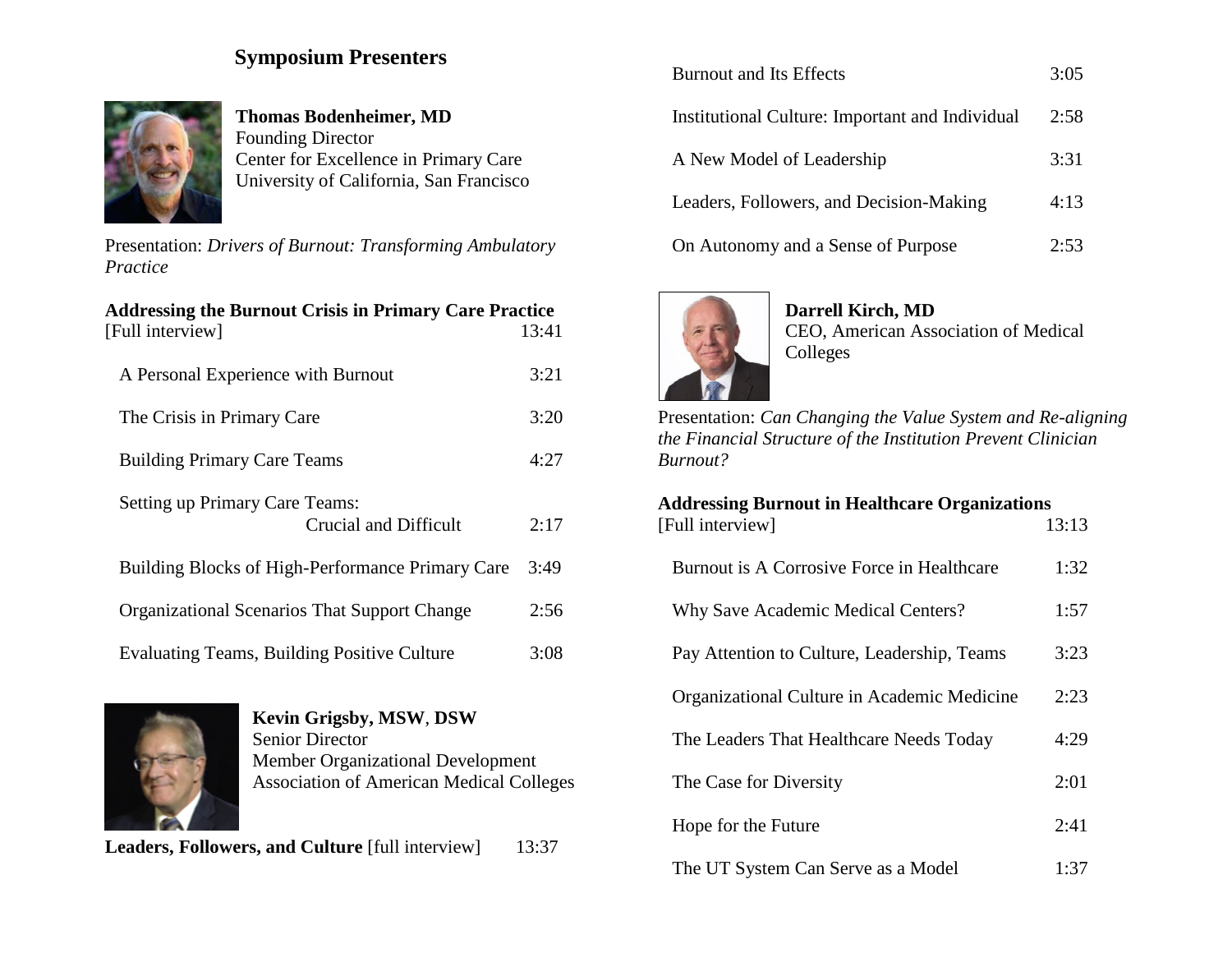

**Christina Maslach, PhD** Professor Emerita of Psychology University of California at Berkeley

Presentation: *Meeting the Challenge of Burnout*

| <b>Burnout and How to Address It [full interview]</b> | 18:18 |
|-------------------------------------------------------|-------|
| <b>Burnout: An Overview</b>                           | 3:08  |
| <b>Myths about Burnout</b>                            | 2:25  |
| Six Factors that Contribute to Burnout                | 4:41  |
| An Individual Can Start the Process                   | 3:12  |
| The Organization-Individual Fit                       | 3:15  |
| Look at the Whole Organization and Collaborate        | 3:19  |
| Know Where You Are Headed                             | 2:06  |
| Making the Case to Leadership                         | 3:20  |
| <b>Engage Stakeholders for Successful Change</b>      | 3:17  |



**Tait Shanafelt, MD** Chief Wellness Officer, Stanford Medicine; Associate Dean, Stanford University School of Medicine

**Burnout in Academic Medicine** [full interview] 16:22

Leaders See Value in Addressing Burnout2:41

| Developing Physician Leaders                         | 2:31 |
|------------------------------------------------------|------|
| A Culture of Wellness Prevents Burnout               | 1:38 |
| Burnout Can Be a Group Experience                    | 2:35 |
| <b>Organizational Changes that Address Burnout</b>   | 2:58 |
| <b>Organizations Play a Part in Creating Burnout</b> | 1:47 |
| The Culture of Medicine Contributes to Burnout       | 2:30 |
| Find Meaning in Work to Alleviate Burnout            | 3:39 |
| The Future: Reasons for Optimism                     | 3:02 |



**Christine Sinsky, MD** VP of Professional Satisfaction, American Medical Association; Internist in private practice

| Presentation Titles: In Search of Joy in Practice and<br>Joy in Medicine |       |
|--------------------------------------------------------------------------|-------|
| <b>Creating Joy in Medical Practice</b> [full interview]                 | 11:57 |
| <b>Practical Steps and Resources</b>                                     | 3:36  |
| Are Institutions Ready to Address Burnout?                               | 3:07  |
| Strategies Must be Practical and Local                                   | 3:36  |
| Shared Accountability is Essential for Change                            | 3:03  |
| The Importance of Community                                              | 2:01  |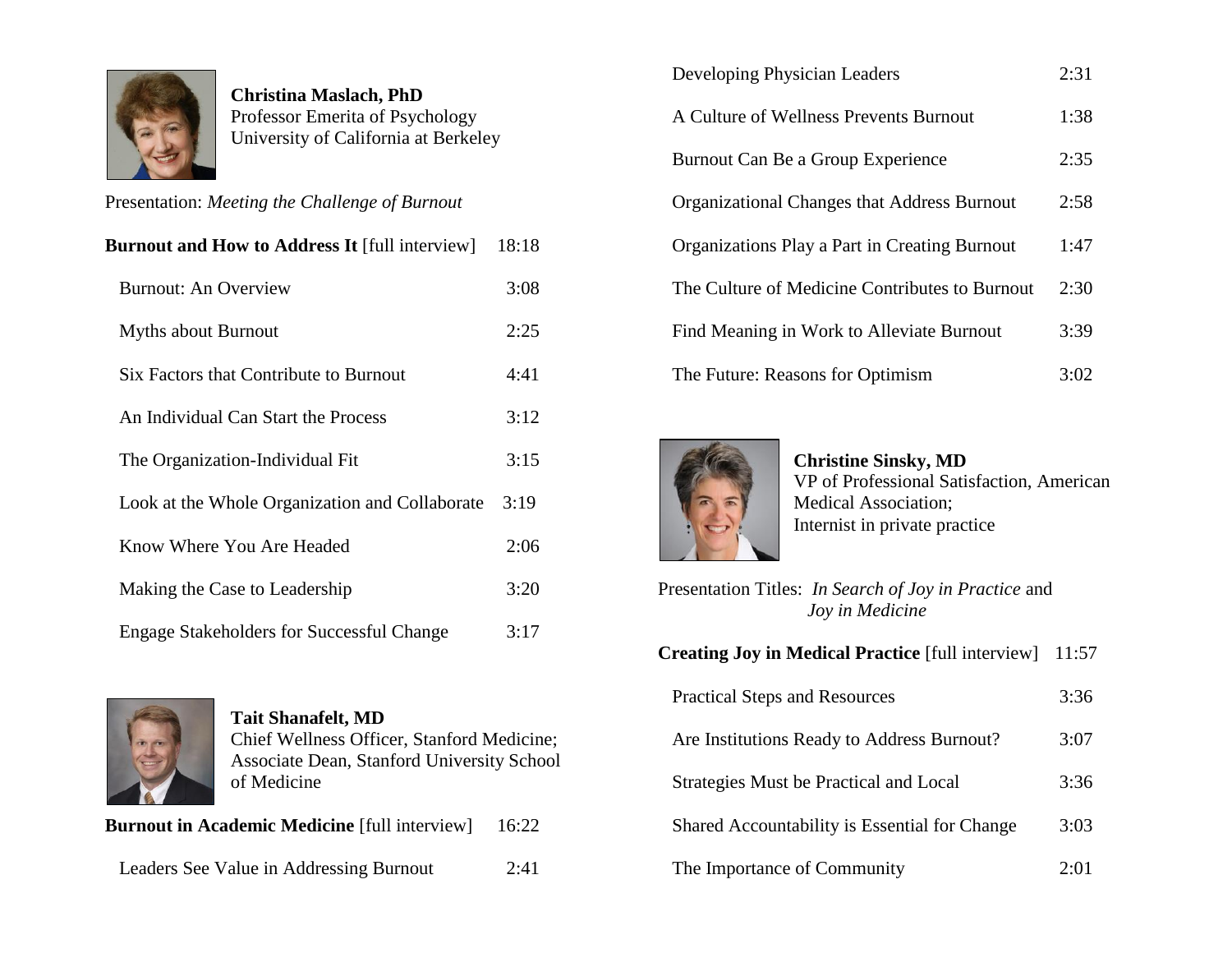### **Sinsky**, continued.

The Importance of Leadership 2:50



**Lucia Siegel Sommers, DrPH** University of California San Francisco

Presentation title: *What if….*

| A Program for Clinicians [full interview]                             | 9:44 |
|-----------------------------------------------------------------------|------|
| Beginnings: A Program Clinicians Dealing<br>with Clinical Uncertainty | 3:43 |
| A Focus on Generalist Practitioners                                   | 2:32 |
| <b>Lessons Learned and Addressing Burnout</b>                         | 2:12 |
| Generalists on the Front Lines                                        | 7.58 |



**William Tierney, MD** Chair, Department of Population Health, Dell Medical School University of Texas at Austin

**The Dell Medical School Experiment** [full inter'w] 10:52

| How We Pay for Healthcare is the Problem       | 2:46 |
|------------------------------------------------|------|
| Experiment with an Innovative Healthcare Model | 6:29 |

## **Symposium Attendees**



**Kathryn Burk** Assistant Professor, Department of Emergency Medicine, MD Anderson Cancer Center

| <b>Experiences as a Resident and New Faculty Member</b><br>[Full interview] | 9:53 |
|-----------------------------------------------------------------------------|------|
| <b>Community Protects Residents from Burnout</b>                            | 3:07 |
| Frustrations of a Young Faculty Member                                      | 2:07 |
| Thoughts on Creating Community for Faculty                                  | 2:07 |
| Challenges of Emergency Medicine in Oncology 3:12                           |      |
| Where to Commit: Work versus Family?                                        | 1:56 |



**Susan Gaeta, MD** Clinical Specialist, Department of Emergency Medicine, MD Anderson Cancer Center

| <b>A Personal Experience with Burnout</b> [full int'w] 6:33 |      |
|-------------------------------------------------------------|------|
| Burnout, Time Off, and Reflecting on Meaning                | 3:33 |
| Time Off to Reconnect with the World                        | 1:47 |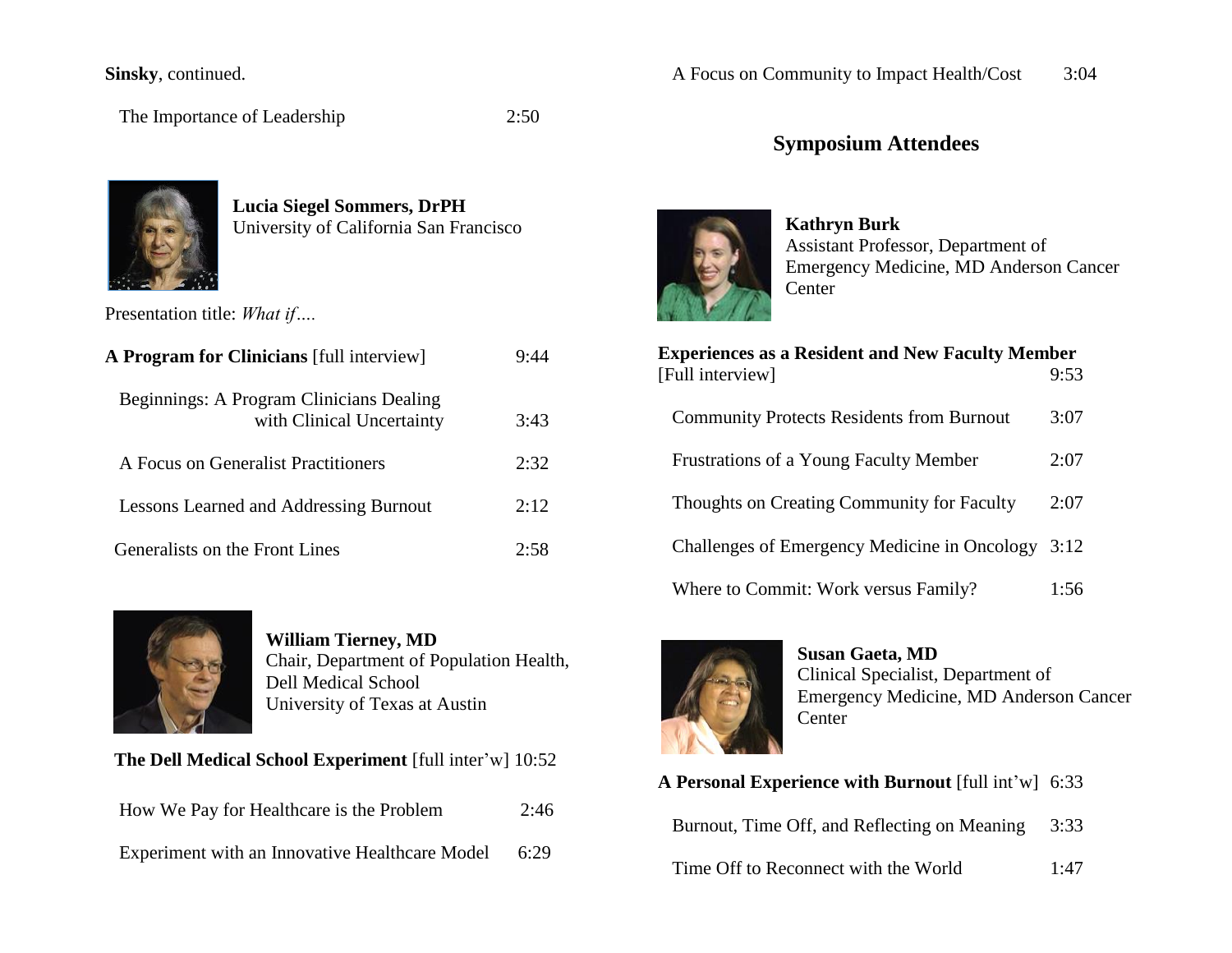### **Gaeta**, continued

A Manageable Schedule: Lingering Questions 2:03 Thoughts on Giving and Receiving Help 2:55



**Cameron Jeter, PhD** Assistant Professor, Dept. of Diagnostic and Biomedical Sciences UT Health Science Center School of Dentistry

#### **A Basic Scientist Reflects on Burnout**

| [Full interview]                                  | 11:31 |
|---------------------------------------------------|-------|
| Deciding Not to Be a Physician                    | 4:07  |
| <b>Stress for Young Faculty in Basic Sciences</b> | 1:51  |
| Lessons about Stress and Health                   | 2:25  |
| Action to Take, Wisdom to Keep in Mind            | 3:18  |
| Maintaining Quality of Life Amid Stress           | 2.27  |



**Erick Messias, MD** Chief Wellness Officer and Associate Dean for Faculty Affairs, College of Medicine, University of Arkansas

**A Tragedy and Its Impact** [full interview] 9:42

Tragedy Leads to Reevaluation 3:21

| <b>Responding to Tragedy with Action</b>          | 2:56 |
|---------------------------------------------------|------|
| Burnout: Symptom of Larger, Human Challenges 3:01 |      |

To Alleviate Burnout, Focus on Work Groups 2:39



**Shayna Ratner** Third-year medical student University of Texas Southwestern Medical School, Dallas, Texas

| <b>Burnout in Medical School</b> [full interview]   | 7:44 |
|-----------------------------------------------------|------|
| <b>Burnout Starts Immediately in Medical School</b> | 3:30 |
| <b>Resources, Actions Medical Students Need</b>     | 3:03 |
| A Student-Led Initiative to Address Burnout         | 1:51 |



**Wayne Sotile, PhD**  Founder, Sotile Center for Resilience; Author: *The Medical Marriage; The Resilient Physician*. Co-author: *Thriving Physicians*

| <b>Building Physician Resilience</b> [full interview] | 10:16 |
|-------------------------------------------------------|-------|
| Resilience in "Concentric Circles"                    | 3:33  |
| <b>Strategies for Building Resilience</b>             | 2:34  |
| <b>Building Connection Builds Resilience</b>          | 4:14  |
| Loneliness and Fear                                   | 1.48  |